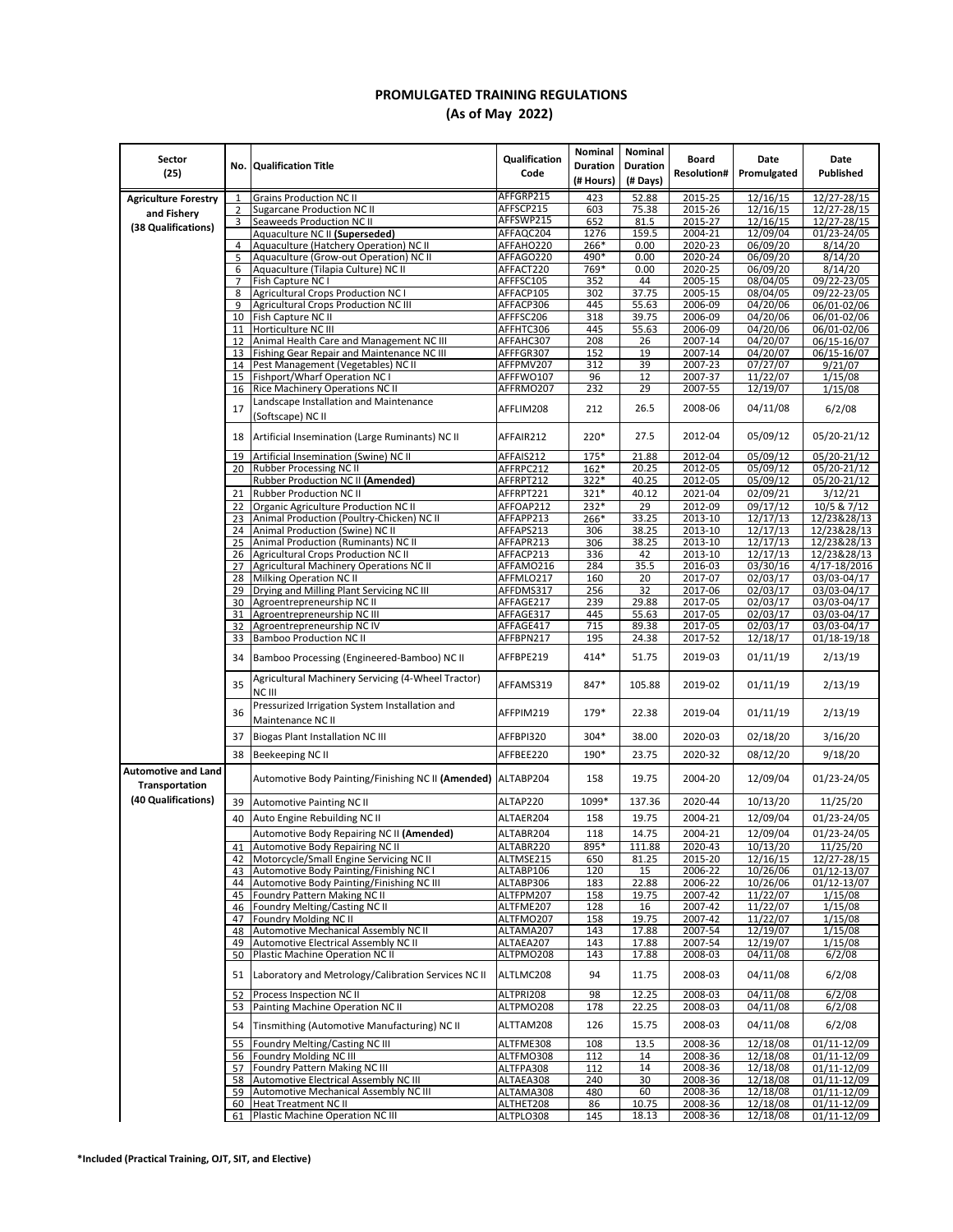| Sector                                                            |          |                                                                                               | Qualification          | Nominal         | Nominal         | <b>Board</b>       | Date                 | Date                       |
|-------------------------------------------------------------------|----------|-----------------------------------------------------------------------------------------------|------------------------|-----------------|-----------------|--------------------|----------------------|----------------------------|
| (25)                                                              |          | No. Qualification Title                                                                       | Code                   | <b>Duration</b> | <b>Duration</b> | <b>Resolution#</b> | Promulgated          | Published                  |
|                                                                   |          |                                                                                               |                        | (# Hours)       | (# Days)        |                    |                      |                            |
|                                                                   | 62<br>63 | Process Inspection NC III<br>Automotive Wiring Harness Assembly NC II                         | ALTPRI309<br>ALTWHA209 | 85<br>134       | 10.63<br>16.75  | 2009-06<br>2009-06 | 03/16/09<br>03/16/09 | 03/29-30/09<br>03/29-30/09 |
|                                                                   |          |                                                                                               |                        |                 |                 |                    |                      |                            |
|                                                                   | 64       | Laboratory and Metrology/Calibration Services NC III                                          | ALTLMC309              | 96              | 12              | 2009-06            | 03/16/09             | 03/29-30/09                |
|                                                                   | 65       | Moldmaking NC II                                                                              | ALTMMK209              | 106             | 13.25           | 2009-06            | 03/16/09             | 03/29-30/09                |
|                                                                   | 66<br>67 | <b>Metal Stamping NC II</b><br>Forging NC II                                                  | ALTMST209<br>ALTFRG209 | 294<br>106      | 36.75<br>13.25  | 2009-06<br>2009-06 | 03/16/09<br>03/16/09 | 03/29-30/09<br>03/29-30/09 |
|                                                                   | 68       | Forging NC III                                                                                | ALTFRG309              | 112             | 14              | 2009-06            | 03/16/09             | 03/29-30/09                |
|                                                                   | 69       | Driving NC II                                                                                 | ALTDRV204              | 118             | 14.75           | 2004-20            | 12/09/04             | 01/23-24/05                |
|                                                                   | 70       | Driving (Passenger Bus/Straight Truck) NC III                                                 | ALTDRB311              | 122             | 15.25           | 2011-01            | 01/14/11             | 02/3 & 6/11                |
|                                                                   | 71       | Driving (Articulated Vehicle) NC III                                                          | ALTDRA311              | 108             | 13.5            | 2011-01            | 01/14/11             | 02/3 & 6/11                |
|                                                                   | 72       | <b>Automotive Servicing NC I</b>                                                              | ALTATS118              | 469             | 58.63           | 2018-03            | 02/27/18             | 04/09-10/18                |
|                                                                   |          | Automotive Servicing NC I (Amended)                                                           | ALTATS113              | 156             | 19.5            | 2013-11            | 12/17/13             | 12/23&28/13                |
|                                                                   |          | Automotive Servicing NC II (Superseded)                                                       | ALTATS213              | 676             | 84.5            | 2013-11            | 12/17/13             | 12/23&28/13                |
|                                                                   | 73<br>74 | Automotive Servicing (Chassis Repair) NC II<br>Automotive Servicing (Electrical Repair) NC II | ALTASC220<br>ALTASL220 | 545*<br>588*    | 68.12<br>73.50  | 2020-33<br>2020-34 | 08/12/20<br>08/12/20 | 9/18/20<br>9/18/20         |
|                                                                   | 75       | Automotive Servicing (Engine Repair) NC II                                                    | ALTASN220              | 465*            | 58.12           | 2020-35            | 08/12/20             | 9/18/20                    |
|                                                                   | 76       | Speed Limitation Device Servicing NC II                                                       | ALTSLD220              | $277*$          | 34.62           | 2020-31            | 08/12/20             | 9/18/20                    |
|                                                                   | 77       | Automotive Servicing NC III                                                                   | ALTATS313              | 596*            | 74.5            | 2013-11            | 12/17/13             | 12/23&28/13                |
|                                                                   | 78       | Automotive Servicing NC IV                                                                    | ALTATS413              | 804             | 100.5           | 2013-11            | 12/17/13             | 12/23&28/13                |
|                                                                   | 79       | Lighting for Live Performances NC II                                                          | CRELLP219              | 340*            | 42.5            | 2019-68            | 12/17/19             | 1/27/20                    |
| <b>Creative Sector</b>                                            | 80       | <b>Audio Production Servics NC I</b>                                                          | CREAPS119              | 307*            | 38.37           | 2019-69            | 12/17/19             | 1/27/20                    |
| (4 Qualifications)                                                | 81       | Handloom Weaving (Upright) NC II                                                              | CREHWU220              | 509             | 63.63           | 2020-02            | 02/18/20             | 3/16/20                    |
|                                                                   | 82       | Film and Video Postproduction NC III                                                          | CREFVP321              | 418             | 52.25           | 2021-15            | 05/11/21             | 6/21/21                    |
| <b>Chemicals/Plastics/</b><br>Petrochemicals<br>(1 Qualification) | 83       | Chemical Process Operations NC III                                                            | CPPCPO316              | 300             | 37.5            | 2016-06            | 03/30/16             | 4/17-18/16                 |
| Construction                                                      | 84       | Carpentry NC II                                                                               | CONCAR218              | 301             | 37.63           | 2018-35            | 10/29/18             | 12/12/18                   |
| (43 Qualifications)                                               |          | Carpentry NC II (Amended)                                                                     | CONROC205              | 162             | 20.25           | 2005-03            | 03/18/05             | 04/30/04 &<br>05/02/05     |
|                                                                   | 85       | Carpentry NC III                                                                              | CONCAR318              | 224             | 28.00           | 2018-35            | 10/29/18             | 12/12/18                   |
|                                                                   |          | Carpentry NC III (Amended)                                                                    | CONFIC306              | 364             | 45.50           | 2006-09            | 04/20/06             | 06/01-02/06                |
|                                                                   |          | 86 Masonry NC I                                                                               | CONMAS118              | 123             | 15.38           | 2018-31            | 10/29/18             | 12/12/18                   |
|                                                                   |          | Masonry NC I (Amended)                                                                        | CONMAS106              | 104             | 13.00           | 2006-09            | 04/20/06             | 06/01-02/06                |
|                                                                   | 87       | Masonry NC II                                                                                 | CONMAS218              | 181             | 22.6            | 2018-31            | 10/29/18             | 12/12/18                   |
|                                                                   |          |                                                                                               |                        |                 |                 |                    |                      | 04/30/04 &                 |
|                                                                   |          | Masonry NC II (Amended)                                                                       | CONMAS205              | 258             | 32.3            | 2005-03            | 03/18/05             | 05/02/05                   |
|                                                                   | 88       | Masonry NC III                                                                                | CONMAS318              | 144             | 18              | 2018-31            | 10/29/18             | 12/12/18                   |
|                                                                   |          | Masonry NC III (Amended)                                                                      | CONMAS306              | 364             | 46              | 2006-09            | 04/20/06             | 06/01-02/06                |
|                                                                   | 89       | <b>Construction Painting NC II</b>                                                            | CONCOP215              | 178             | 22.25           | 2015-07<br>2006-22 | 06/16/15             | 07/17&19/15                |
|                                                                   | 90<br>91 | <b>Construction Painting NC III</b><br>Heavy Equipment Servicing (Mechanical) NCII            | CONCOP306<br>CONHEM206 | 202<br>362      | 25.25<br>45.25  | 2006-28            | 10/26/06<br>12/14/06 | 01/12-13/07<br>01/10-11/07 |
|                                                                   | 92       | Heavy Equipment Operation (Bulldozer) NC II                                                   | CONBUL207              | 156             | 19.5            | 2007-20            | 07/27/07             | 9/21/07                    |
|                                                                   | 93       | HEO (Crawler Crane) NC III                                                                    | CONCCO319              | 224*            | 28.0            | 2019-65            | 11/07/19             | 12/20/19                   |
|                                                                   |          | HEO (Crawler Crane) NC II (Amended)                                                           | CONCCO207              | 156             | 19.5            | 2007-20            | 07/27/07             | 9/21/07                    |
|                                                                   | 94       | HEO (Forklift) NC II                                                                          | COCFOR219              | $221*$          | 27.62           | 2019-61            | 11/07/19             | 12/20/19                   |
|                                                                   |          | HEO (Forklift) NC II (Amended)                                                                | CONFOR207              | 156             | 19.5            | 2007-20            | 07/27/07             | 9/21/07                    |
|                                                                   |          | 95   HEO (Hydraulic Excavator) NC II                                                          | CONHEO219              | $221*$          | 27.62           | 2019-62            | 11/07/19             | 12/20/19                   |
|                                                                   |          | HEO (Hydraulic Excavator) NC II (Amended)                                                     | CONHEO207              | 156             | 19.5            | 2007-20            | 07/27/07             | 9/21/07                    |
|                                                                   |          | 96 HEO (Motor Grader) NC II<br>97 HEO (Rough Terrain Crane) NC III                            | CONMGO207<br>CONRTC319 | 156<br>264*     | 19.5<br>33.0    | 2007-20<br>2019-64 | 07/27/07<br>11/07/19 | 9/21/07<br>12/20/19        |
|                                                                   |          | HEO (Rough Terrain Crane) NC II (Amended)                                                     | CONRTC207              | 156             | 19.5            | 2007-20            | 07/27/07             | 9/21/07                    |
|                                                                   | 98       | <b>HEO (Tower Crane) NC III</b>                                                               | CONTCO319              | 264*            | 33.0            | 2019-66            | 11/07/19             | 12/20/19                   |
|                                                                   |          | HEO (Tower Crane) NC II (Amended)                                                             | CONTCO207              | 156             | 19.5            | 2007-20            | 07/27/07             | 9/21/07                    |
|                                                                   |          | 99 HEO (Truck Mounted Crane) NC III<br>HEO (Truck Mounted Crane) NC II (Amended)              | CONTMC319<br>CONTMC207 | 264*<br>156     | 33.0<br>19.5    | 2019-63<br>2007-20 | 11/07/19<br>07/27/07 | 12/20/19<br>9/21/07        |
|                                                                   |          | 100 HEO (Wheel Loader) NC II                                                                  | CONWLO207              | 156             | 19.5            | 2007-20            | 07/27/07             | 9/21/07                    |
|                                                                   |          | 101 Scaffolding Works NC II (Supported Type Scaffold)                                         | CONSCA218              | 181             | 22.63           | 2018-34            | 10/29/18             | 12/12/18                   |
|                                                                   |          | Scaffold Erection NC II (Amended)                                                             | CONSCA207              | 82              | 10.25           | 2007-21            | 07/27/07             | 9/21/07                    |
|                                                                   |          | 102 Tile Setting NC II                                                                        | CONTIL218              | 117             | 14.63           | 2018-33            | 10/29/18             | 12/12/18                   |
|                                                                   |          | Tile Setting NC II (Amended)<br>103 HEO (Articulated Off-Higway Dump Truck) NC II             | CONTIL207<br>CONART207 | 82<br>122       | 10.25<br>15.25  | 2007-21<br>2007-39 | 07/27/07<br>11/22/07 | 9/21/07<br>1/15/08         |
|                                                                   |          | 104 HEO (Concrete Pump) NC II                                                                 | CONCPO207              | 122             | 15.25           | 2007-39            | 11/22/07             | 1/15/08                    |
|                                                                   |          | 105 HEO (Paver) NC II                                                                         | CONPAV207              | 122             | 15.25           | 2007-39            | 11/22/07             | 1/15/08                    |
|                                                                   |          | 106 Rigging NC I                                                                              | CONRGG107              | 116             | 14.5            | 2007-39            | 11/22/07             | 1/15/08                    |
|                                                                   |          | 107 HEO (Rigid Off-Highway Dump Truck) NC II                                                  | CONRIG207              | 162             | 20.25           | 2007-39            | 11/22/07             | 1/15/08                    |
|                                                                   |          | 108 HEO (Road Roller) NC II                                                                   | CONRRO207              | 162             | 20.25           | 2007-39            | 11/22/07             | 1/15/08                    |
|                                                                   |          | 109 HEO (Transit Mixer) NC II                                                                 | CONTMO207              | 122             | 15.25           | 2007-39            | 11/22/07             | 1/15/08                    |
|                                                                   |          | 110 HEO (Rigid On-Highway Dump Truck) NC II<br>HEO (Rigid On-Highway Dump Truck) NC II        | CONROH219<br>CONROH207 | $221*$<br>122   | 27.62<br>15.25  | 2019-60<br>2007-57 | 11/07/19<br>12/19/07 | 12/20/19<br>1/15/08        |
|                                                                   |          | (Amended)                                                                                     |                        |                 |                 |                    |                      |                            |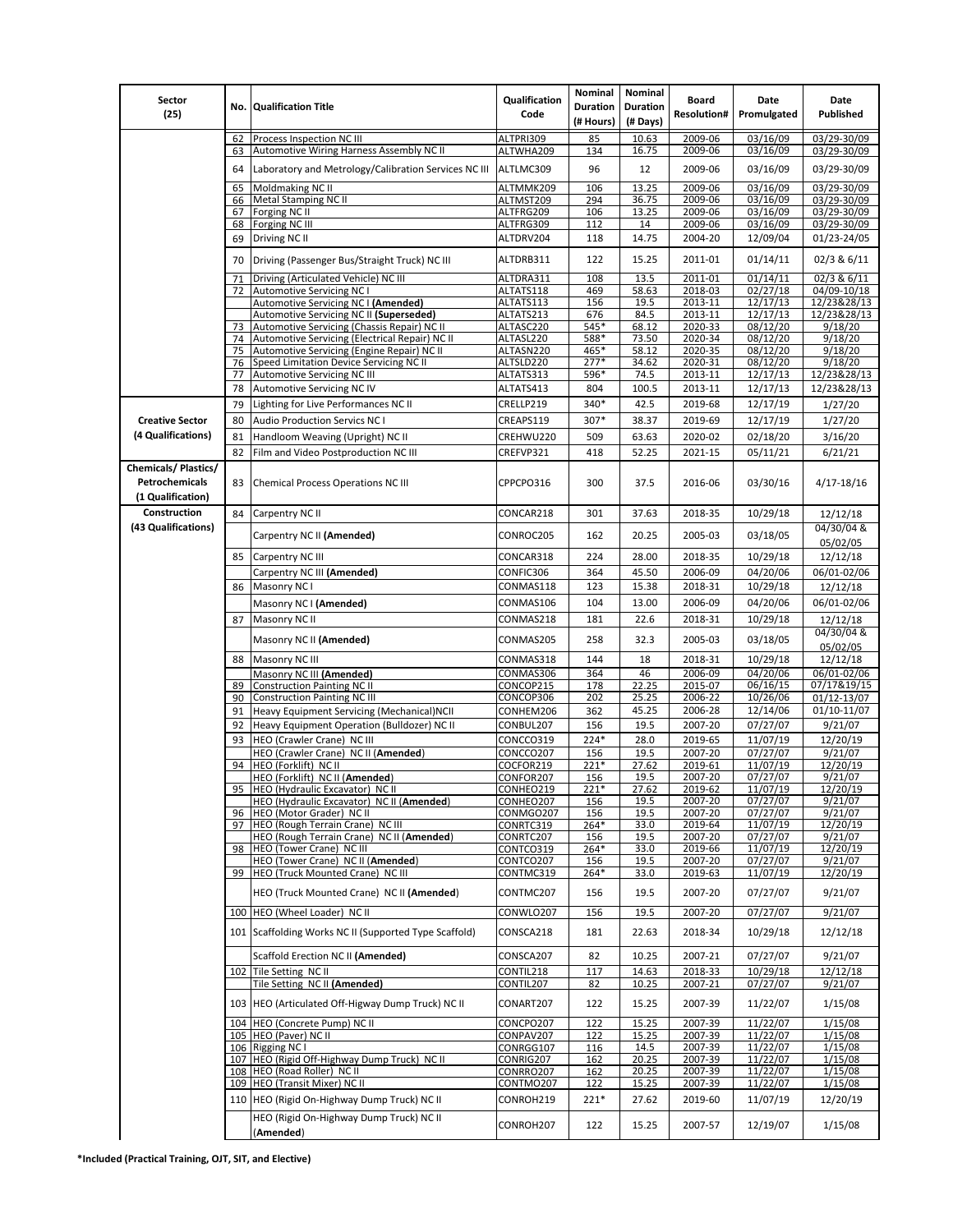| Sector                                             |            |                                                                                               | Qualification          | Nominal                      | Nominal                     | <b>Board</b>       | Date                 | Date                                     |
|----------------------------------------------------|------------|-----------------------------------------------------------------------------------------------|------------------------|------------------------------|-----------------------------|--------------------|----------------------|------------------------------------------|
| (25)                                               |            | <b>No. Qualification Title</b>                                                                | Code                   | <b>Duration</b><br>(# Hours) | <b>Duration</b><br>(# Days) | <b>Resolution#</b> | Promulgated          | Published                                |
|                                                    | 111        | HEO (Backhoe Loader) NC II                                                                    | CONBLO207              | 122                          | 15.25                       | 2007-57            | 12/19/07             | 1/15/08                                  |
|                                                    | 112        | HEO (Overhead and Gantry Crane) NC III                                                        | CONTMC319              | 264*                         | 33.0                        | 2019-67            | 11/07/19             | 12/20/19                                 |
|                                                    |            | HEO (Gantry Crane) NC II (Amended)                                                            | CONGCO207              | 106                          | 13.25                       | 2007-57            | 12/19/07             | 1/15/08                                  |
|                                                    | 113        | HEO (Container Stacker) NC II                                                                 | CONCSO207              | 122                          | 15.25                       | 2007-57            | 12/19/07             | 1/15/08                                  |
|                                                    |            | 114 HEO (Screed) NC I<br>115 Structural Erection NC II                                        | CONSCR107<br>CONSSW208 | 100<br>162                   | 12.5<br>20.25               | 2007-57<br>2008-05 | 12/19/07<br>04/11/08 | 1/15/08<br>6/2/08                        |
|                                                    |            | 116 Pipefitting (Metallic) NC II                                                              | CONPIP218              | 221                          | 27.63                       | 2018-32            | 10/29/18             | 12/12/18                                 |
|                                                    |            | Pipefitting NC II (Amended)                                                                   | CONPIP208              | 202                          | 25.25                       | 2008-05            | 04/11/08             | 6/2/08                                   |
|                                                    | 117        | <b>Technical Drafting NC II</b>                                                               | CONTEC210              | 206*                         | 25.75                       | 2010-03            | 04/08/10             | 05/13-14/10                              |
|                                                    |            | 118 Plumbing NC I<br>119 Plumbing NC II                                                       | CONPLM114<br>CONPLM214 | 168<br>202                   | 21<br>25.25                 | 2014-06<br>2014-06 | 10/01/14<br>10/01/14 | 10/22-25/14<br>10/22-25/14               |
|                                                    |            | 120 Plumbing NC III                                                                           | CONPLM314              | 248                          | 31                          | 2014-06            | 10/01/14             | 10/22-25/14                              |
|                                                    | 121        | PV System Design NC III                                                                       | CONPVD308              | 148                          | 18.5                        | 2008-33            | 12/18/08             | 01/11-12/09                              |
|                                                    | 122        | PV Systems Installation NC II                                                                 | CONPVI208              | 284                          | 35.5                        | 2008-33            | 12/18/08             | 01/11-12/09                              |
|                                                    | 123        | PV Systems Servicing NC III                                                                   | CONPVS308              | 158                          | 19.75                       | 2008-33            | 12/18/08             | 01/11-12/09                              |
|                                                    | 124        | Construction Lift Passenger/Material Elevator<br><b>Operation NC II</b>                       | CONLPO212              | 140*                         | 17.5                        | 2012-06            | 05/09/12             | 05/20-21/12                              |
|                                                    | 125        | System Formworks Installation NC II                                                           | CONSFI212              | 156*                         | 19.5                        | 2012-06            | 05/09/12             | 05/20-21/12                              |
|                                                    | 126        | Reinforcing Steel Works NC II                                                                 | CONRSW213              | 162                          | 20.25                       | 2013-12            | 12/17/13             | 12/23&28/13                              |
| <b>Decorative Crafts</b>                           | 127        | Jewelry Making (Fine Jewelry) NC II                                                           | DCRJMF210              | 842                          | 105.25                      | 2010-17            | 11/25/10             | 12/12-13/10                              |
| (2 Qualifications)                                 | 128        | Jewelry Making (Fine Jewelry) NC III                                                          | DCRJMF310              | 1,964                        | 245.5                       | 2010-17            | 11/25/10             | 12/12-13/10                              |
| <b>Electrical &amp;</b>                            | 129        | Electrical Installation and Maintenance NC II                                                 | ELCEIM215              | 196                          | 24.5                        | 2015-17            | 12/16/15             | 12/27-28/15                              |
| <b>Electronics</b>                                 | 130        | Electrical Installation and Maintenance NC III                                                | ELCEIM315              | 160                          | 20                          | 2015-17            | 12/16/15             | 12/27-28/15                              |
| (20 Qualifications)                                | 131        | Electrical Installation and Maintenance NC IV                                                 | ELCEIM408              | 516                          | 64.5                        | 2008-22            | 09/19/08             | 10/20/08                                 |
|                                                    | 132        | Instrumentation and Control Servicing NC II                                                   | ELCICS206              | 238                          | 29.75                       | 2006-28            | 12/14/06             | 01/10-11/07                              |
|                                                    | 133<br>134 | Instrumentation and Control Servicing NC III<br>Instrumentation and Control Servicing NC IV   | ELCICS306<br>ELCICS406 | 176<br>170                   | 22<br>21.25                 | 2006-28<br>2006-28 | 12/14/06<br>12/14/06 | 01/10-11/07<br>$\overline{01/10}$ -11/07 |
|                                                    | 135        | <b>Consumer Electronics Servicing NC III</b>                                                  | ELCCES306              | 176                          | 22                          | 2006-28            | 12/14/06             | 01/10-11/07                              |
|                                                    |            | 136 Consumer Electronics Servicing NC IV                                                      | ELCCES406              | 176                          | 22                          | 2006-28            | 12/14/06             | 01/10-11/07                              |
|                                                    | 137        | Mechatronics Servicing NC II                                                                  | ELCMEC215              | 158                          | 19.75                       | 2015-08            | 06/16/15             | 07/17&19/15                              |
|                                                    | 138        | <b>Mechatronics Servicing NC III</b><br>Mechatronics Servicing NC IV                          | ELCMEC315<br>ELCMEC415 | 196<br>200                   | 24.5<br>25                  | 2015-09            | 06/16/15<br>12/16/15 | 07/17&19/15                              |
|                                                    | 139<br>140 | Computer Systems Servicing NC II                                                              | ELCCSS213              | 280                          | 35                          | 2015-18<br>2013-13 | 12/17/13             | 12/27-28/15<br>12/23&28/13               |
|                                                    | 141        | Electronics Products Assembly and Servicing NC II                                             | ELCEPA213              | 260                          | 32.5                        | 2013-13            | 12/17/13             | 12/23&28/13                              |
|                                                    | 142        | Elecronics Back-End Operation NC II                                                           | ELCEBO215              | 80                           | 10                          | 2015-21            | 12/16/15             | 12/27-28/15                              |
|                                                    | 143        | Elecronics Front-of-Line Operation NC II                                                      | ELCEFO215              | 80                           | 10                          | 2015-21            | 12/16/15             | 12/27-28/15                              |
|                                                    | 144        | Semiconductor Back-End Operation NC II                                                        | ELCSBO215              | 80                           | 10                          | 2015-21            | 12/16/15             | 12/27-28/15                              |
|                                                    | 145        | Semiconductor Front-of-Line Operation NC II                                                   | ELCSFO215              | 80                           | 10                          | 2015-21            | 12/16/15             | 12/27-28/15                              |
|                                                    | 146        | Hard Disk Drive (HDD) Front-of-line Operation NC II                                           | ELCHFO215              | 80                           | 10                          | 2015-21            | 12/16/15             | 12/27-28/15                              |
|                                                    | 147        | Electronics/Semiconductor Production Line Machine<br>Servicing NC III                         | ELCESM317              | 574*                         | 71.75                       | 2017-50            | 12/18/17             | 01/18-19/18                              |
|                                                    | 148        | Mobile Phones and Handheld Gadgets Servicing NC III ELCMPS321                                 |                        | 672*                         | 84.00                       | 2021-05            | 02/09/21             | 3/12/21                                  |
| Footwear &                                         |            |                                                                                               |                        |                              |                             |                    |                      |                                          |
| Leathergoods                                       | 149        | <b>Footwear Making NC II</b>                                                                  | FLGFWM204              | 682                          | 85.25                       | 2004-20            | 12/09/04             | 01/23-24/05                              |
| (1 Qualification)                                  |            |                                                                                               |                        |                              |                             |                    |                      |                                          |
| <b>Furniture and Fixtures</b><br>(1 Qualification) | 150        | Furniture Making (Finishing) NC II                                                            | FURFIN207              | 212                          | 26.5                        | 2007-62            | 12/19/07             | 1/15/08                                  |
| Garments                                           | 151        | Dressmaking NC II                                                                             | GRMDRM205              | 275                          | 34.38                       | 2005-03            | 03/18/05             | 04/30/05 &                               |
| (3 Qualifications)                                 | 152        | <b>Tailoring NC II</b>                                                                        | GRMTLR205              | 275                          | 34.38                       | 2005-03            | 03/18/05             | 05/02/05                                 |
|                                                    | 153        | Fashion Design (Apparel) NC III                                                               | GRMFAD311              | 397                          | 49.63                       | 2011-11            | 10/07/11             | $11/6 - 7/11$                            |
| Human Health /                                     | 154        | Health Care Services NC II                                                                    | HHCHCS205              | 996                          | 124.5                       | 2005-15            | 08/04/05             | 09/23-24/05                              |
| <b>Health Care</b>                                 | 155        | Hilot (Wellness Massage) NC II                                                                | HHCHIL208              | 120                          | 15                          | 2008-19            | 8/29/08              | 11/24/08                                 |
| (23 Qualifications)                                | 156<br>157 | <b>Pharmacy Services NC III</b><br><b>Biomedical Equipment Services NC II</b>                 | HHCPHA315<br>HHCBES206 | 1048*<br>960                 | 131<br>120                  | 2015-16<br>2006-09 | 12/16/15<br>04/20/06 | 12/27-28/15<br>06/01-02/06               |
|                                                    |            | Massage Therapy NC II (Amended)                                                               | HHCMAT206              | 560                          | 70                          | 2006-09            | 04/20/06             | 06/01-02/06                              |
|                                                    | 158        | Massage Therapy NC II                                                                         | HHCMAT217              | 700                          | 87.5                        | 2017-08            | 02/03/17             | 03/03-04/17                              |
|                                                    | 159        | <b>Emergency Medical Services NC II</b>                                                       | HHCEMS213              | 280                          | 35                          | 2013-16            | 12/17/13             | 12/23&28/13                              |
|                                                    | 161        | 160 Emergency Medical Services NC III<br>Barangay Health Services NC II                       | HHCEMS320<br>HHCBHS219 | 944*<br>463*                 | 118.00<br>57.87             | 2020-45<br>2019-08 | 10/13/20<br>01/11/19 | 11/25/20<br>2/13/19                      |
|                                                    |            | Barangay Health Services NC II(Amended)                                                       | HHCBHS206              | 560                          | 70                          | 2006-28            | 12/14/06             | 01/10-11/07                              |
|                                                    |            | Caregiving NC II (Superseded)                                                                 | HHCCGV207              | 786                          | 98.25                       | 2007-01            | 01/16/07             | 02/13 & 17/07                            |
|                                                    | 162<br>163 | Caregiving (Newborn to Pre-Schooler) NC II<br>Caregiving (Grade Schooler to Adolescent) NC II | HHCCGN220<br>HHCCGG220 | 625*<br>549*                 | 78.12<br>68.62              | 2020-19<br>2020-20 | 06/09/20<br>06/09/20 | 8/14/20<br>8/14/20                       |
|                                                    | 164        | Caregiving (Elderly) NC II                                                                    | HHCCGE220              | 561*                         | 70.12                       | 2020-21            | 06/09/20             | 8/14/20                                  |
|                                                    | 165        | Caregiving (Clients with Special Needs) NC II                                                 | HHCCGC220              | 813*                         | 100.62                      | 2020-22            | 06/09/20             | 8/14/20                                  |
|                                                    |            | 166 Ophthalmic Lens Services NC II                                                            | HHCOLS207              | 254                          | 31.75                       | 2007-59            | 12/19/07             | 1/15/08                                  |
|                                                    | 167        | Contact Tracing NC II                                                                         | HHCCT221               | 301*                         | 0.00                        | 2021-28            | 06/08/21             | 12/07/2021                               |
|                                                    | 168        | Dental Laboratory Technology Services NC I<br>Dental Laboratory Technology Services           | HHCDLT108              | 976                          | 122                         | 2008-04<br>2010-01 | 04/11/08<br>04/08/10 | 6/2/08<br>05/13-14/10                    |
|                                                    | 169        | (Fixed Dentures/Restorations) NC II                                                           | HHCDSF210              | 808                          | 101                         |                    |                      |                                          |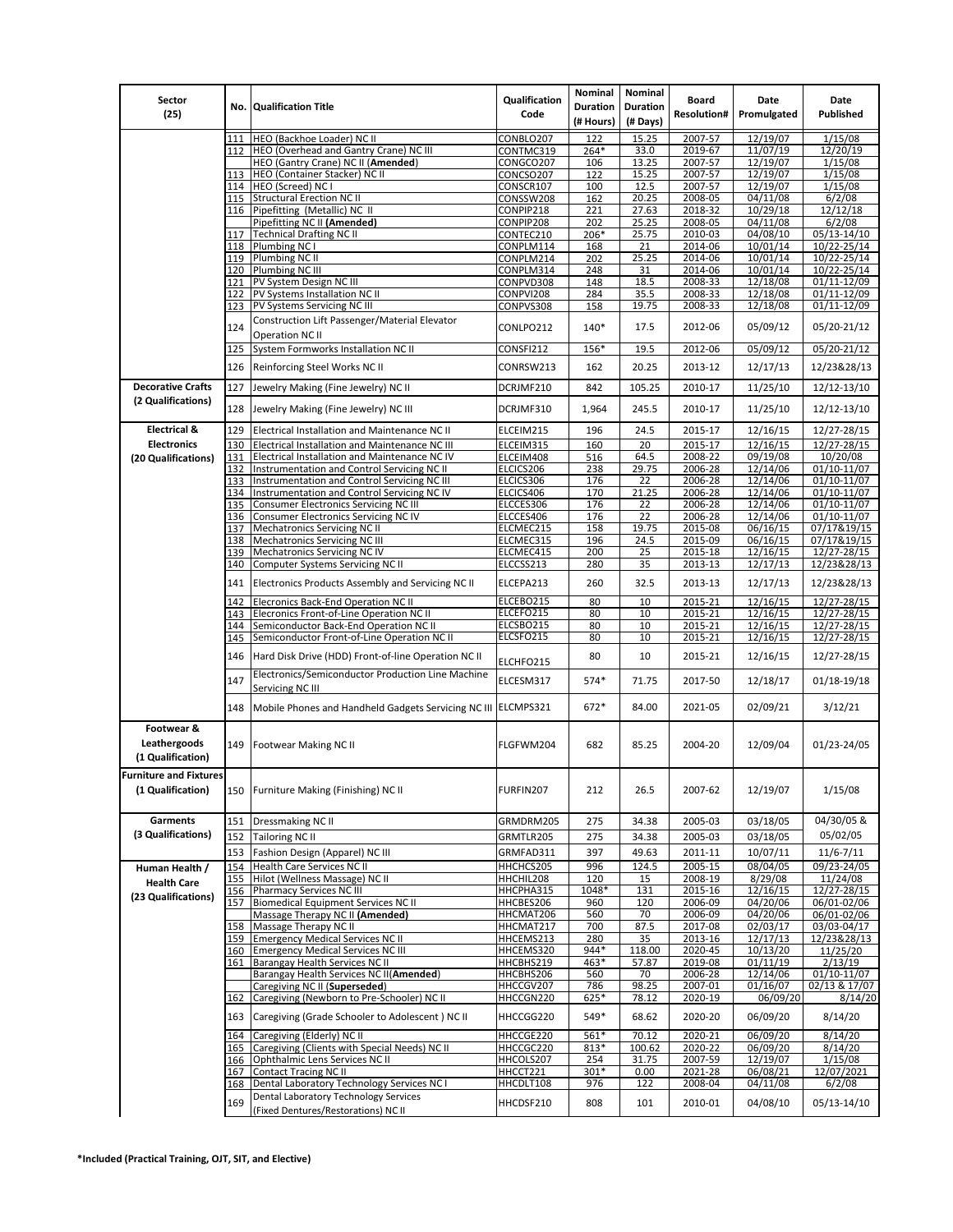| Sector<br>(25) |     | <b>No. Qualification Title</b>                                                 | <b>Qualification</b><br>Code | <b>Nominal</b><br><b>Duration</b><br>(# Hours) | <b>Nominal</b><br><b>Duration</b><br>(# Davs) | Board<br><b>Resolution#</b> | Date<br>Promulgated | Date<br>Published |
|----------------|-----|--------------------------------------------------------------------------------|------------------------------|------------------------------------------------|-----------------------------------------------|-----------------------------|---------------------|-------------------|
|                | 170 | Dental Laboratory Technology Services<br>(Removable Dentures/Appliances) NC II | HHCDSR210                    | 1446*                                          | 183.25                                        | 2010-01                     | 04/08/10            | 05/13-14/10       |
|                | 171 | Dental Hygiene NC IV                                                           | HHCDHY419                    | 3499*                                          | 437.38                                        | 2019-07                     | 01/11/19            | 2/13/19           |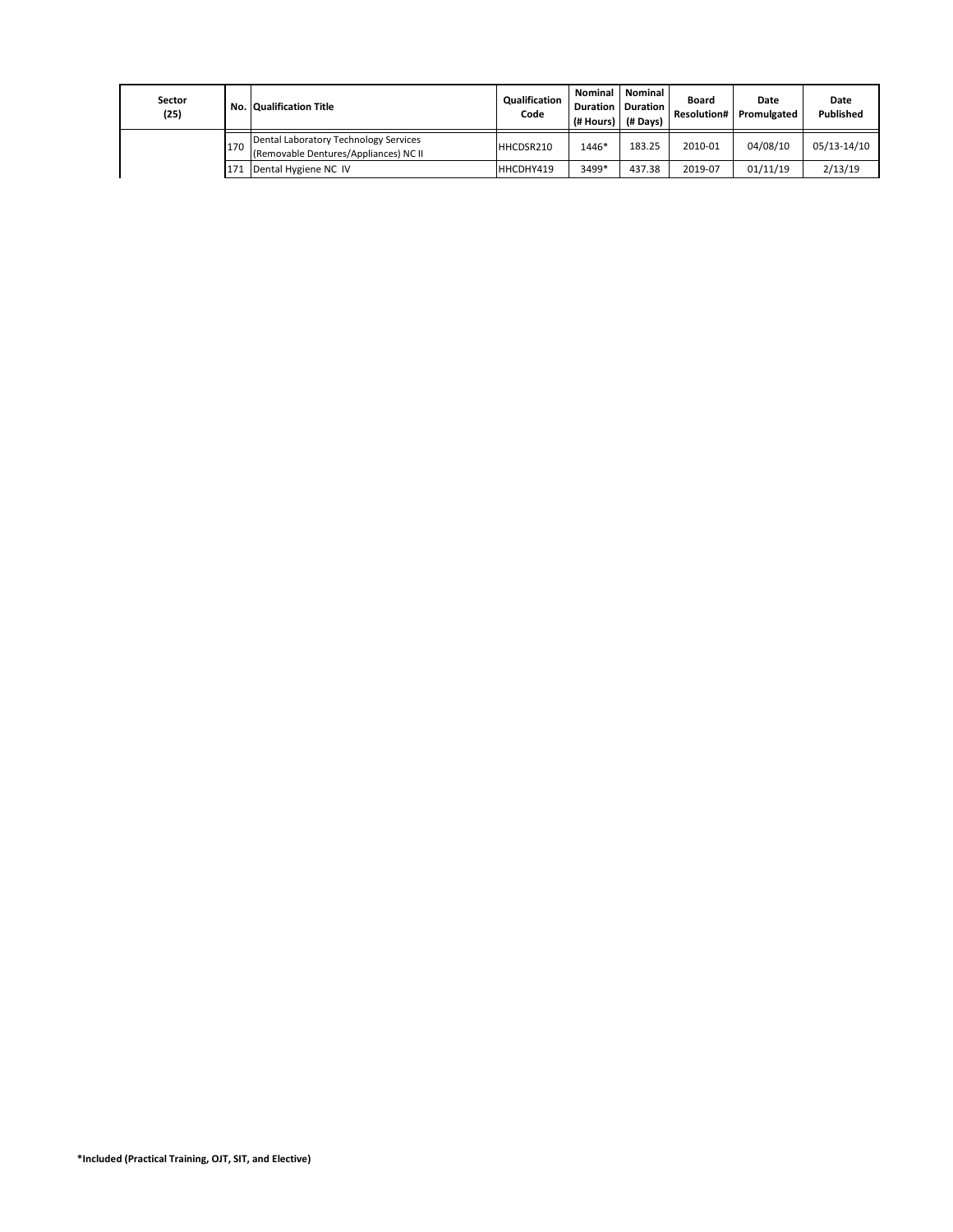| Sector<br>(25)                               |     | No. Qualification Title                                                                          | Qualification<br>Code  | Nominal<br><b>Duration</b><br>(# Hours) | Nominal<br><b>Duration</b><br>(# Days) | <b>Board</b><br><b>Resolution#</b> | Date<br>Promulgated  | Date<br>Published          |
|----------------------------------------------|-----|--------------------------------------------------------------------------------------------------|------------------------|-----------------------------------------|----------------------------------------|------------------------------------|----------------------|----------------------------|
|                                              |     | Dental Hygiene NC IV (Amended)                                                                   | HHCDHY410              | 3499*                                   | 437.38                                 | 2010-02                            | 04/08/10             | 05/13-14/10                |
|                                              | 172 | Dental Technology NC IV                                                                          | HHCDTK410              | 4555*                                   | 569.38                                 | 2010-02                            | 04/08/10             | 05/13-14/10                |
|                                              | 173 | <b>Assistive Rehabilitation Technology Services</b><br>(Wheelchair) NC II                        | HHCARW221              | 735*                                    | 91.87                                  | 2021-14                            | 05/11/21             | 6/21/21                    |
|                                              | 174 | <b>Assistive Rehabilitation Technology Services</b><br>(Prosthetics) NC II                       | HHCARP221              | 993*                                    | 124.12                                 | 2021-20                            | 05/11/21             | 6/21/21                    |
|                                              | 175 | <b>Assistive Rehabilitation Technology Services</b>                                              | HCCARO221              | 1,053*                                  | 131.62                                 | 2021-19                            | 05/11/21             | 6/21/21                    |
|                                              | 176 | (Orthotics) NC II<br><b>Community Nutrition Services NC II</b>                                   | HHCCNS222              | 326*                                    | 40.75                                  | 2022-11                            | 05/10/22             | 5/31/22                    |
| Heating, Ventilation,<br>Airconditioning and | 177 | Land-based Transport Refrigeration Servicing NC II                                               | HVCTRS215              | 540                                     | 67.5                                   | 2015-19                            | 12/16/15             | 12/27-28/15                |
| Refrigeration                                | 178 | Ice Plant Refrigeration Servicing NC III                                                         | HVCIPR306              | 672                                     | 84                                     | 2006-28                            | 14/12/2006           | 01/10 & 12/08              |
| (7 Qualifications)                           | 179 | Air Duct Servicing NC II                                                                         | HVCADS206              | 596                                     | 74.5                                   | 2006-28                            | 14/12/2006           | 01/10 & 12/08              |
|                                              |     | RAC Servicing (DomRAC) NC II (Amended)                                                           | HVCWAC211              | 480*                                    | 60                                     | 2011-12                            | 10/07/11             | $11/6 - 7/11$              |
|                                              | 180 | RAC Servicing (DomRAC) NC II                                                                     | HVCDRA221              | 528*                                    | 66                                     | 2021-23                            | 06/08/21             | 12/07/2021                 |
|                                              |     | RAC Servicing (PACU-CRE) NC III (Amended)                                                        | HVCPCR312              | 226                                     | 28.25                                  | 2012-11                            | 09/17/12             | 10/5 & 7/2012              |
|                                              | 181 | Commercial Refrigeration Installation and Servicing<br>NC III                                    | HVCCRE321              | 720*                                    | 90.00                                  | 2021-25                            | 06/08/21             | 12/07/2021                 |
|                                              | 182 | Commercial Air-Conditioning Installation and<br>Servicing NC III                                 | HVCCAC321              | 720*                                    | 90.00                                  | 2021-26                            | 06/08/21             | 12/07/2021                 |
|                                              |     | Transport RAC Servicing NC II (Amended)                                                          | HVCTAC205              | 212                                     | 26.5                                   | 2005-04                            | 18/03/2005           | 30/04/2005                 |
|                                              | 183 | Land-based Transport Mobile Air-Conditioning (MAC)<br>Servicing NC II                            | HVCMAC221              | 712                                     | 89.0                                   | 2021-24                            | 06/08/21             | 12/07/2021                 |
| <b>Information and</b>                       | 184 | <b>Contact Center Services NC II</b>                                                             | ICTCCS214              | 144                                     | 18                                     | 2014-10                            | 10/01/14             | $10/22 - 25/14$            |
| Communication                                | 185 | <b>Medical Transcription NC II</b>                                                               | ICTMDT206              | 396                                     | 49.5                                   | 2006-24                            | 10/26/06             | 01/25-26/07                |
|                                              |     | 2D Animation NC III (Amended)                                                                    | ICTA2D307              | 840                                     | 105                                    | 2007-22                            | 07/27/07             | 9/21/07                    |
| <b>Technology</b>                            | 186 | 2D Animation NC III                                                                              | ICT2DA318              | 968                                     | 121                                    | 2018-04                            | 02/27/18             | 04/09-10/18                |
| (19 Qualifications)                          |     | 3D Animation NC III (Amended)                                                                    | ICTA2D307              | 840                                     | 105                                    | 2007-22                            | 07/27/07             | 9/21/07                    |
|                                              | 187 | 3D Animation NC III                                                                              | ICT3DA318              | 1,100                                   | 137.5                                  | 2018-04                            | 02/27/18             | 04/09-10/18                |
|                                              |     | Animation NC II (Amended)                                                                        | ICTANM207              | 516                                     | 64.5                                   | 2007-22                            | 07/27/07             | 9/21/07                    |
|                                              | 188 | <b>Animation NC II</b>                                                                           | ICTANM218              | 616                                     | 77                                     | 2018-04                            | 02/27/18             | 04/09-10/18                |
|                                              | 189 | Cable TV Installation NC II                                                                      | ICTCTV207              | 362                                     | 45.25                                  | 2007-40                            | 11/22/07             | 1/15/08                    |
|                                              |     | 190 Cable TV Operation and Maintenance NC III                                                    | ICTCTV307              | 692                                     | 86.5                                   | 2007-60                            | 12/19/07             | 1/15/08                    |
|                                              |     | Visual Graphic Design NC III (Amended)                                                           | ICTVGD307              | 487                                     | 60.88                                  | 2007-58                            | 12/19/07             | 1/15/08                    |
|                                              | 191 | Visual Graphic Design NC III                                                                     | ICTVGD318              | 501                                     | 62.63                                  | 2018-04                            | 02/27/18             | 04/09-10/18                |
|                                              | 192 | Web Development NC III                                                                           | ICTWBD318              | 1,188                                   | 148.5                                  | 2018-05                            | 02/27/18             | 05/09-10/18                |
|                                              | 193 | Broadband Installation (Fixed Wireless Systems) NC II                                            | ICTBBI208              | 116                                     | 14.5                                   | 2008-20                            | 08/29/08             | 10/20/08                   |
|                                              | 194 | Telecom OSP and Subscriber Line Installation (Copper<br>Cable/POTS and DSL) NC II                | ICTTCC211              | 480*                                    | 60                                     | 2011-10                            | 10/07/11             | $11/6 - 7/11$              |
|                                              |     | 195   Telecom OSP Installation (Fiber Optic Cable)<br>NC II                                      | ICTTFO211              | 320*                                    | 40                                     | 2011-10                            | 10/07/11             | $11/6 - 7/11$              |
|                                              | 196 | 2D Game Art Development NC III                                                                   | ICT2GA312              | 1134*                                   | 141.75                                 | 2012-03                            | 05/09/12             | 05/20-21/12                |
|                                              | 197 | 3D Game Art Development NC III                                                                   | ICT3GA312              | 1364                                    | 170.5                                  | 2012-10                            | 09/17/12             | 10/5 & 7/2012              |
|                                              | 198 | <b>Game Programming NC III</b>                                                                   | ICTGPR312              | 1234                                    | 154.25                                 | 2012-10                            | 09/17/12             | 10/5 & 7/2012              |
|                                              | 199 | Programming (.Net Technology) NC III                                                             | ICTPRN313              | 552*                                    | 69                                     | 2013-14                            | 12/17/13             | 12/23&28/13                |
|                                              |     | Programming (Java) NC III (Amended)                                                              | ICTPRJ313              | 240                                     | 30                                     | 2013-14                            | 12/17/13             | 12/23&28/13                |
|                                              |     | 200 Programming (Java) NC III                                                                    | ICTPRJ321              | 240                                     | 30                                     | 2021-27                            | 06/08/21             | 12/07/2021                 |
|                                              |     | 201 Programming (Oracle Database) NC III<br>202 Medical Coding and Claims Processing NC III      | ICTPRO313<br>ICTMCC315 | 240<br>210                              | 30<br>26                               | 2013-14<br>2015-04                 | 12/17/13<br>06/16/15 | 12/23&28/13<br>07/17&19/15 |
|                                              | 203 | <b>Warehousing Services NC II</b>                                                                | LOGWHS215              | 202                                     | 25.25                                  | 2015-24                            | 12/16/15             | 12/27-28/15                |
| <b>Logistics</b><br>(3 Qualifications)       | 204 | <b>Warehousing Services NC III</b>                                                               | LOGWHS319              | 248*                                    | 31.00                                  | 2019-73                            | 12/17/19             | 1/27/20                    |
|                                              | 205 | Warehousing Services NC IV                                                                       | LOGWHS419              | 537*                                    | 67.12                                  | 2019-74                            | 12/17/19             | 1/27/20                    |
| <b>Maritime</b>                              | 206 | Marine Electricity NC II                                                                         | MTMMEL208              | 342                                     | 42.75                                  | 2008-23                            | 09/19/08             | 10/20/08                   |
|                                              | 207 | Ship's Catering Services NC I                                                                    | MTMSCS113              | 50                                      | 6.25                                   | 2013-03                            | 05/17/13             | 7/5-6/2013                 |
| (3 Qualifications)                           | 208 | Ships' Catering NC III (Ships' Cooks)                                                            | MTMSCC314              | 160                                     | 20                                     | 2014-07                            | 10/01/14             | 10/22-25/14                |
| <b>Metals and</b><br>Engineering             | 209 | Machining NC II                                                                                  | MEEMCG205              | 337                                     | 42.13                                  | 2005-03                            | 03/18/05             | 4/30/05<br>& 5/2/05        |
| (34 Qualifications)                          | 210 | Machining NC I                                                                                   | MEEMCG119              | 1590*                                   | 198.75                                 | 2019-06                            | 01/11/19             | 2/13/19                    |
|                                              |     | Machining NC I (Amended)                                                                         | MEEMCG106              | 374                                     | 46.75                                  |                                    |                      |                            |
|                                              | 211 | Machining NC III                                                                                 | MEEMCG306              | 342                                     | 42.75                                  | 2006-09                            | 04/20/06             | 06/01-02/06                |
|                                              |     | 212 Manual Metal Arc Welding (MMAW) NC I                                                         | MEEMAW121              | 348*                                    | 43.50                                  | 2021-46                            | 09/14/21             | 12/23/21                   |
|                                              |     | Shielded Metal Arc Welding (SMAW) NC I (Amended)                                                 | MEEEAW106              | 268                                     | 33.5                                   | 2006-22                            | 10/26/06             | 01/12-13/07                |
|                                              |     | 213 Manual Metal Arc Welding (MMAW) NC III<br>Shielded Metal Arc Welding (SMAW) NC III (Amended) | MEEMAW321<br>MEEEAW306 | 216*<br>120                             | 27.0<br>15                             | 2021-48<br>2006-22                 | 09/14/21<br>10/26/06 | 12/23/21<br>01/12-13/07    |
|                                              |     | 214 Manual Metal Arc Welding (MMAW) NC IV                                                        | MEEMAW421              | $223*$                                  | 27.88                                  | 2021-49                            | 09/14/21             | 12/23/21                   |
|                                              |     | Shielded Metal Arc Welding (SMAW) NC IV (Amended)                                                | MEEEAW406              | 168                                     | 21                                     | 2006-22                            | 10/26/06             | 01/12-13/07                |
|                                              |     | 215 Gas Metal Arc Welding (GMAW) NC I                                                            | MEEMIG106              | 268                                     | 33.5                                   | 2006-28                            | 12/14/06             | 01/10-11/07                |
|                                              |     | 216 Gas Metal Arc Welding (GMAW) NC II                                                           | MEEMIG206              | 268                                     | 33.5                                   | 2006-28                            | 12/14/06             | 01/10-11/07                |
|                                              |     | 217 Gas Metal Arc Welding (GMAW) NC III                                                          | MEEMIG306              | 148                                     | 18.5                                   | 2006-28                            | 12/14/06             | 01/10-11/07                |
|                                              |     | 218 Flux Cored Arc Welding (FCAW) NC I                                                           | MEEFCW106              | 156                                     | 19.5                                   | 2006-28                            | 12/14/06             | 01/10-11/07                |
|                                              |     | 219 Flux Cored Arc Welding (FCAW) NC II                                                          | MEEFCW206              | 268                                     | 33.5                                   | 2006-28                            | 12/14/06             | $01/10-11/07$              |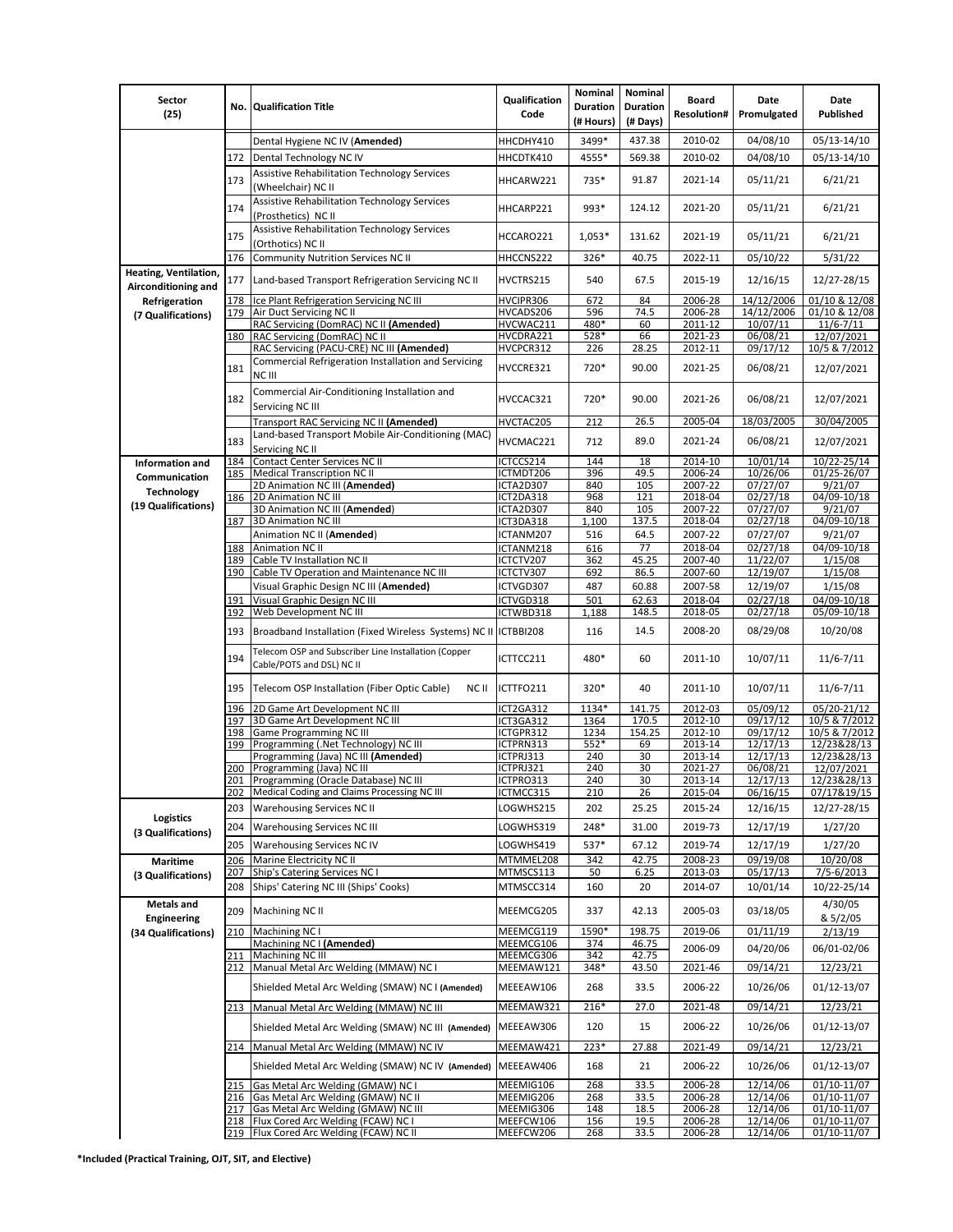| Sector<br>(25) |     | <b>No. Qualification Title</b>           | <b>Qualification</b><br>Code | Nominal<br><b>Duration</b><br>(# Hours)   (# Davs) | Nominal<br>Duration | Board<br><b>Resolution#</b> | Date<br>Promulgated | Date<br>Published |
|----------------|-----|------------------------------------------|------------------------------|----------------------------------------------------|---------------------|-----------------------------|---------------------|-------------------|
|                |     | 220 Flux Cored Arc Welding (FCAW) NC III | MEEFCW306                    | 148                                                | 18.5                | 2006-28                     | 12/14/06            | 01/10-11/07       |
|                | 221 | Gas Tungsten Arc Welding (GTAW) NC II    | MEETIG206                    | 268                                                | 33.5                | 2006-28                     | 12/14/06            | 01/10-11/07       |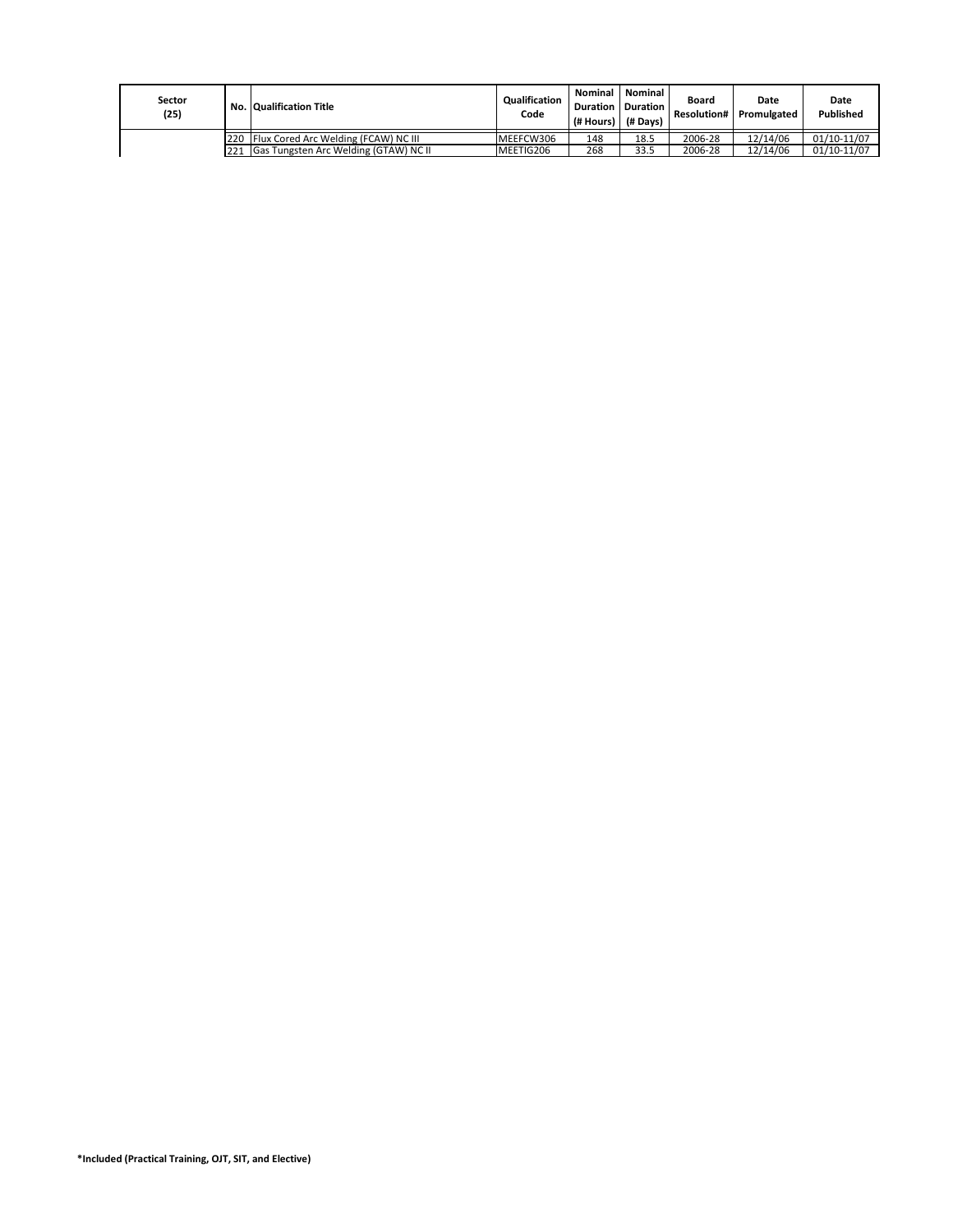| Sector                            |            |                                                                                     | Qualification          | Nominal                      | Nominal                     | <b>Board</b>       | Date                     | Date                             |
|-----------------------------------|------------|-------------------------------------------------------------------------------------|------------------------|------------------------------|-----------------------------|--------------------|--------------------------|----------------------------------|
| (25)                              |            | No. Qualification Title                                                             | Code                   | <b>Duration</b><br>(# Hours) | <b>Duration</b><br>(# Days) | <b>Resolution#</b> | Promulgated              | Published                        |
|                                   | 222        | Gas Tungsten Arc Welding (GTAW) NC IV                                               | MEETIG406              | 294                          | 36.75                       | 2006-28            | 12/14/06                 | 01/10-11/07                      |
|                                   | 223        | Submerged Arc Welding (SAW) NC I                                                    | MEESAW106              | 124                          | 15.5                        | 2006-28            | 12/14/06                 | 01/10-11/07                      |
|                                   | 224        | Submerged Arc Welding (SAW) NC II                                                   | MEESAW206              | 194                          | 24.25                       | 2006-28            | 12/14/06                 | 01/10-11/07                      |
|                                   | 225<br>226 | Gas Welding NC I<br>Gas Welding NC II                                               | MEEGSW106<br>MEEGSW206 | 156<br>312                   | 19.5<br>39                  | 2006-28<br>2006-28 | 12/14/06<br>12/14/06     | 01/10-11/07<br>01/10-11/07       |
|                                   |            | 227 Manual Metal Arc Welding (MMAW) NC II                                           | MEEMAW221              | 338*                         | 42.25                       | 2021-47            | 09/14/21                 | 12/23/21                         |
|                                   |            | Shielded Metal Arc Welding (SMAW) NC II (Amended)                                   | MEEEAW206              | 268                          | 33.5                        | 2006-29            | 12/14/06                 | 01/10-11/07                      |
|                                   | 228        | <b>Mechanical Drafting NC I</b>                                                     | MEEDFT108              | 218                          | 27.25                       | 2008-13            | 05/21/08                 | $6/22 - 23/08$                   |
|                                   |            | 229 Plant Maintenance NC I                                                          | MEEPMM108              | 358                          | 44.75                       | 2008-13            | 05/21/08                 | $6/22 - 23/08$                   |
|                                   | 231        | 230 Press Machine Operation NC I<br>Tool and Die Making NC II                       | MEEPMO108<br>MEETDM208 | 294<br>598                   | 36.75<br>74.75              | 2008-13<br>2008-13 | 05/21/08<br>05/21/08     | $6/22 - 23/08$<br>$6/22 - 23/08$ |
|                                   | 232        | CNC Lathe Machine Operation NC II                                                   | MEECLO209              | 236                          | 29.5                        | 2009-09            | 07/13/09                 |                                  |
|                                   | 233        | CNC Lathe Machine Operation NC III                                                  | MEECLO309              | 234                          | 29.25                       | 2009-09            | 07/13/09                 | 7/31/09 &                        |
|                                   | 234        | <b>CNC Milling Machine Operation NC II</b>                                          | MEECMO209              | 236                          | 29.5                        | 2009-09            | 07/13/09                 | 8/2/09                           |
|                                   | 235<br>236 | CNC Milling Machine Operation NC III<br><b>CAD/CAM Operation NC III</b>             | MEECMO309<br>MEECCO309 | 234<br>234                   | 29.25<br>29.25              | 2009-09<br>2009-09 | 07/13/09<br>07/13/09     |                                  |
|                                   |            | Electric Discharge Machine (EDM) Sinking Operation                                  |                        |                              |                             |                    |                          |                                  |
|                                   | 237        | NC II                                                                               | MEEESO219              | 301                          | 37.62                       | 2019-28            | 05/21/19                 | 6/17/19                          |
|                                   | 238        | CNC Electric Discharge Machine (EDM) Wire Cut<br><b>Operation NC III</b>            | MEEEW0319              | 296                          | 37.00                       | 2019-29            | 05/21/19                 | 6/17/19                          |
|                                   | 239        | 5-Axis CNC Machine Operation NCIII                                                  | MEEAMO319              | 432                          | 54.00                       | 2019-30            | 05/21/19                 | 6/17/19                          |
|                                   | 240        | Mold Making NC III                                                                  | MEEMOM319              | 612                          | 76.50                       | 2019-031           | 05/21/19                 | 6/17/19                          |
|                                   | 241        | Mold Designing NC IV                                                                | MEEMOD419              | 399                          | 49.87                       | 2019-032           | 05/21/19                 | 6/17/19                          |
|                                   | 242        | Die Designing NC IV                                                                 | MEEDID419              | 424                          | 53.00                       | 2019-033           | 05/21/19                 | 6/17/19                          |
| <b>Processed Food &amp;</b>       | 243        | Food Processing NC II                                                               | PFBFOP215              | 552                          | 69                          | 2015-06            | 06/16/15                 | 07/17&19/15                      |
| <b>Beverages</b>                  | 244<br>245 | Fish Products Packaging NC II<br>Food Processing NC I                               | PFBFPP207              | 152<br>197                   | 19<br>25                    | 2007-24<br>2019-05 | 07/27/07<br>01/11/19     | 9/21/07<br>2/13/19               |
| (7 Qualifications)                |            | Food Processing NC I (Amended)                                                      | PFBFOP119<br>PFBFOP107 | 480                          | 60                          | 2007-56            | 12/19/07                 | 1/15/08                          |
|                                   | 246        | Food Processing NC III                                                              | PFBFOP307              | 900                          | 112.5                       | 2007-56            | 12/19/07                 | 1/15/08                          |
|                                   | 247        | Slaughtering Operations (Large Animal) NC II                                        | PFBSLL216              | 360                          | 45                          | 2016-07            | 03/30/16                 | 4/17-18/16                       |
|                                   | 248        | Slaughtering Operations (Swine) NC II                                               | PFBSLS216              | 280                          | 35                          | 2016-08            | 03/30/16                 | 4/17-18/16                       |
|                                   | 249        | Food Processing NC IV                                                               | PFBFOP407              | 576                          | 72                          | 2007-56            | 12/19/07                 | 1/15/08                          |
| Pyrotechnics<br>(1 Qualification) | 250        | Pyrotechnics NC II                                                                  | PYRPYT205              | 242                          | 30.25                       | 2005-10            | 05/19/05                 | 08/06-07/05                      |
| Social, Community                 |            | <b>Personal Care</b>                                                                |                        |                              |                             |                    |                          |                                  |
| Development and                   |            | Hairdressing NC II (Amended)                                                        | SOCHDR210              | 656                          | 82                          | 2010-18            | 11/25/10                 | 12/12-13/10                      |
| <b>Other Services</b>             | 251        | Hairdressing NC II<br>Hairdressing NC III (Amended)                                 | SOCHDR220<br>SOCHDR310 | 581<br>638*                  | 72.63<br>79.75              | 2020-26<br>2010-18 | 06/09/20<br>11/25/10     | 8/14/20<br>12/12-13/10           |
| (21 Qualifications)               | 252        | Hairdressing NC III                                                                 | SOCHDR320              | 244                          | 30.50                       | 2020-27            | 06/09/20                 | 8/14/20                          |
|                                   | 253        | Beauty Care (Skin Care) Services NC II                                              | SOCBEC219              | $277*$                       | 34.62                       | 2019-09            | 01/11/19                 | 2/13/19                          |
|                                   |            | Beauty Care NC II (Amended)                                                         | SOCBEC205              | 1098                         | 137.25                      | 2005-15            | 08/04/05                 | 09/23-24/05                      |
|                                   |            | Beauty Care NC III (Amended)                                                        | SOCBEC305              | 398                          | 49.75                       | 2005-15            | 08/04/05                 | 09/23-24/05                      |
|                                   |            | Beauty Care Services (Nail Care) NC II (Amended)                                    | SOCBCN211              | 216*                         | 27                          | 2011-15            | 10/07/11                 | $11/6 - 7/11$                    |
|                                   | 254        | Beauty Care Services (Nail Services) NC II                                          | SOCBCN220              | 421                          | 52.63                       | 2020-28            | 06/09/20                 | 8/14/20                          |
|                                   |            | Beauty Care Services (Nail Care) NC III (Amended)                                   | SOCBCN311              | 198*                         | 24.75                       | 2011-15            | 10/07/11                 | $11/6 - 7/11$                    |
|                                   |            | Beauty Care Services (Nail Enhancement Technology)<br>255 NC III                    | SOCBCN320              | 218                          | 27.25                       | 2020-29            | 06/09/20                 | 8/14/20                          |
|                                   |            | Barbering NC II (Amended)                                                           | SOCBRB210              | 656                          | 82                          | 2010-18            | 11/25/10                 | 12/12-13/10                      |
|                                   |            | 256 Barbering NC II                                                                 | SOCBRB220              | 325                          | 40.63                       | 2020-30            | 06/09/20                 | 8/14/20                          |
|                                   |            | <b>Household Services</b>                                                           |                        |                              |                             |                    |                          |                                  |
|                                   | 257        | Domestic Work NC II (Amended)<br>Domestic Work NC II                                | SOCDOW214<br>SOCDOW222 | 218<br>147*                  | 27.25<br>18.375             | 2014-08<br>2022-10 | 01/10/2014<br>10/05/2022 | 10/22-25/14<br>31/05/2022        |
|                                   |            | <b>Performing Arts</b>                                                              |                        |                              |                             |                    |                          |                                  |
|                                   |            | 258 Performing Arts (Dance) NC II                                                   | SOCPAD205              | 271                          | 33.88                       | 2005-15            | 08/04/05                 | 09/23-24/05                      |
|                                   |            | 259 Performing Arts (Song) NC II                                                    | SOCPAS205              | 271                          | 33.88                       | 2005-15            | 08/04/05<br>12/19/07     | 09/23-24/05                      |
|                                   |            | 260 Performing Arts (Ballroom Dancing) NC II<br>261 Performing Arts (Magician)      | SOCBRD207<br>SOCPMG203 | 300<br>272                   | 37.5<br>34                  | 2007-61<br>2003-18 | 09/04/03                 | $6/22 - 23/08$                   |
|                                   |            | <b>Security Services</b>                                                            |                        |                              |                             |                    |                          |                                  |
|                                   | 262        | <b>Security Services NCI</b>                                                        | SOCSES105              | 170                          | 21.25                       | 2005-15            | 08/04/05                 | 09/23-24/05                      |
|                                   |            | 263 Security Services NC II                                                         | SOCSES207              | 223                          | 27.88                       | 2007-12            | 04/20/07                 | 06/15-16/07                      |
|                                   | 264        | Others<br>Bookkeeping NC III                                                        | SOCBKP307              | 292                          | 36.5                        | 2007-38            | 11/22/07                 | 1/15/08                          |
|                                   | 265        | Microinsurance Services (Mutual Benefit) NC II                                      | SOCMIS219              | 457                          | 57.13                       | 2019-72            | 12/17/19                 | 1/27/20                          |
|                                   | 266        | Microfinance Technology NC II                                                       | SOCMIC210              | 403                          | 50.38                       | 2010-04            | 04/08/10                 | 05/13-14/10                      |
|                                   | 267        | Microfinance Technology NC IV                                                       | SOCMIC412              | 885*                         | 110.63                      | 2012-13            | 09/17/12                 | 10/5 & 7/12                      |
|                                   |            | 268 Lifeguard Services NC II                                                        | SOCLGS215              | 980                          | 122.5                       | 2015-23            | 12/16/15                 | 12/27-28/15                      |
|                                   | 269        | Lifeguard Services NC III<br>270 Real Estate Services NC II                         | SOCLGS315<br>SOCRES219 | 1780*<br>149*                | 222.5<br>18.6               | 2015-23<br>2019-10 | 12/16/15<br>01/11/19     | 12/27-28/15<br>2/13/19           |
|                                   | 271        | Public Employment Services NC IV                                                    | SOCPES419              | 1093*                        | 136.63                      | 2019-75            | 12/17/19                 | 1/27/20                          |
| <b>Transport and</b>              | 272        | Multimodal Transport Operation and Logistics                                        |                        | $273*$                       | 34.13                       | 2019-76            | 12/17/19                 | 1/27/20                          |
| <b>Logistics</b>                  |            | (Seafreight Import) Services NC II                                                  | TLSMTO219              |                              |                             |                    |                          |                                  |
| (3 Qualifications)                | 273        | Multimodal Transport Operation and Logistics<br>(Seafreight Import) Services NC III | TLSMTO319              | 261*                         | 32.63                       | 2019-77            | 12/17/19                 | 1/27/20                          |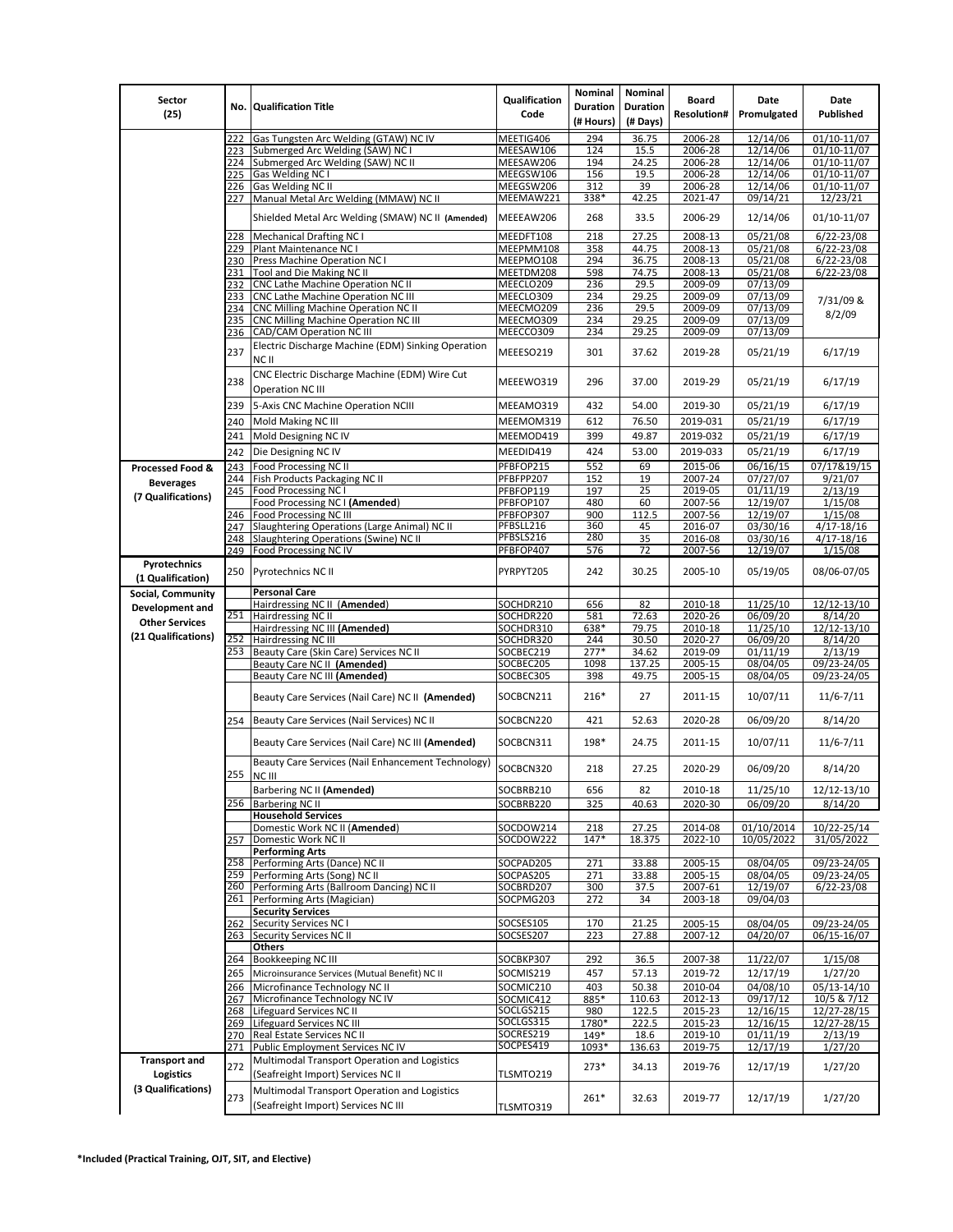| Sector<br>(25) |     | No. Qualification Title                                                            | Qualification<br>Code | (# Hours) | <b>Nominal   Nominal  </b><br><b>Duration   Duration  </b><br>(# Days) | Board<br><b>Resolution#</b> | Date<br>Promulgated | Date<br>Published |
|----------------|-----|------------------------------------------------------------------------------------|-----------------------|-----------|------------------------------------------------------------------------|-----------------------------|---------------------|-------------------|
|                | 274 | Multimodal Transport Operation and Logistics<br>(Seafreight Import) Services NC IV | TLSMTO419             | 205*      | 25.6                                                                   | 2019-78                     | 12/17/19            | 1/27/20           |